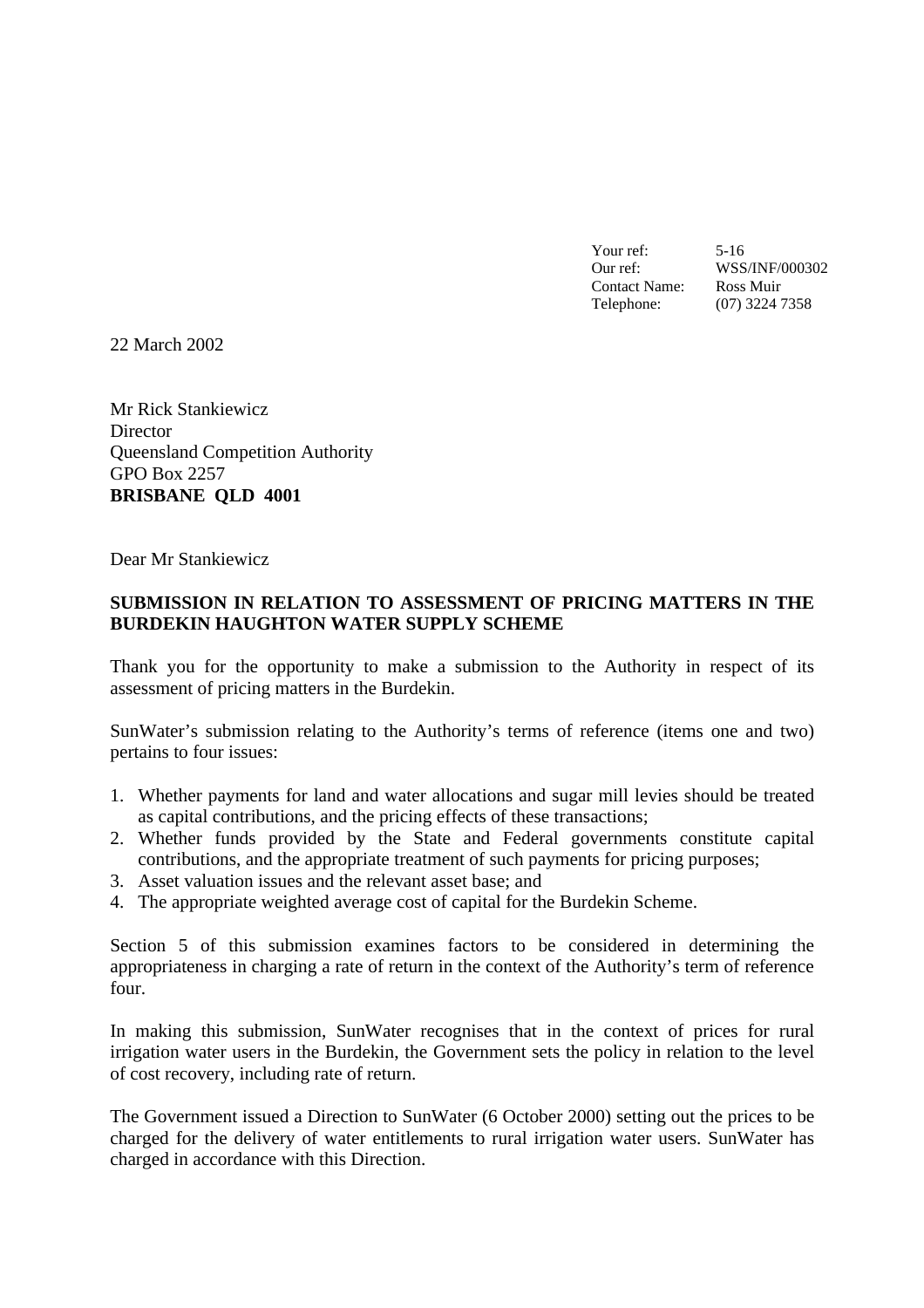However, the Authority's investigation addresses significant commercial issues for SunWater, most notably the principles underpinning its regulatory asset base and its weighted average cost of capital used for commercial pricing. SunWater's submission is largely focussed on these issues, as they also have implications for SunWater's regulated business activities that fall outside the Pricing Direction.

The Authority's investigation also includes conceptual and historical consideration of the pricing and regulatory treatment of water entitlements. As an owner of water entitlements, SunWater wishes to put forward its views to ensure an orderly and rational development of a water entitlement market in accordance with Council of Australian Governments (COAG) principles.

SunWater does not seek any part of this submission to be held confidential by the Authority, but requests that the Authority only publish its submission when all submissions expected to be made have been received.

# **1. CAPITAL CONTRIBUTIONS**

The Industry Commission's (IC) reports on *Water Resources and Waste Water Disposal (1992)* and *Taxation and Financial Policy Impacts on Urban Settlement (1993)* assumed that all assets, including those contributed by customers, would be owned by the water authorities. The IC recommended that when calculating capital charges, water authorities' asset bases should include assets provided by developers or funded through developer charges. However, the rate of return earned on those assets should be refunded to customers in new subdivisions in the form of lower charges for water services.

The report of the COAG Expert Group on Asset Valuation Methods and Cost-Recovery Definitions for the Australian Water Industry (1995) also assumed that all assets, including those paid for by customers, would be owned (that is, identified in their accounts) by the water authorities. Whilst the Expert Group supported the setting of such charges to fully recover all costs of water services to new customers, it did not make specific recommendations as to past contributions.

The Authority's Draft Report of its investigation of Pricing Practices for the Gladstone Area Water Board recommends:

"*That capital contributions be recognised where there is evidence that the contribution was made with the intent of obtaining future price benefits – unless there is evidence that the contribution was a pre-payment for services, returned through explicit pricing arrangements or, applies to assets that have since been consumed or replaced"* (58).

In its review of Queensland Rail's (QR) draft undertaking, the QCA took a legalistic approach to the issue of past contributions, determining that past contributions should only be recognised for a claimant who could demonstrate that recognition beyond the existing contractual arrangements was justified by way of documentary evidence, in which case specific adjustments would be made to access charges.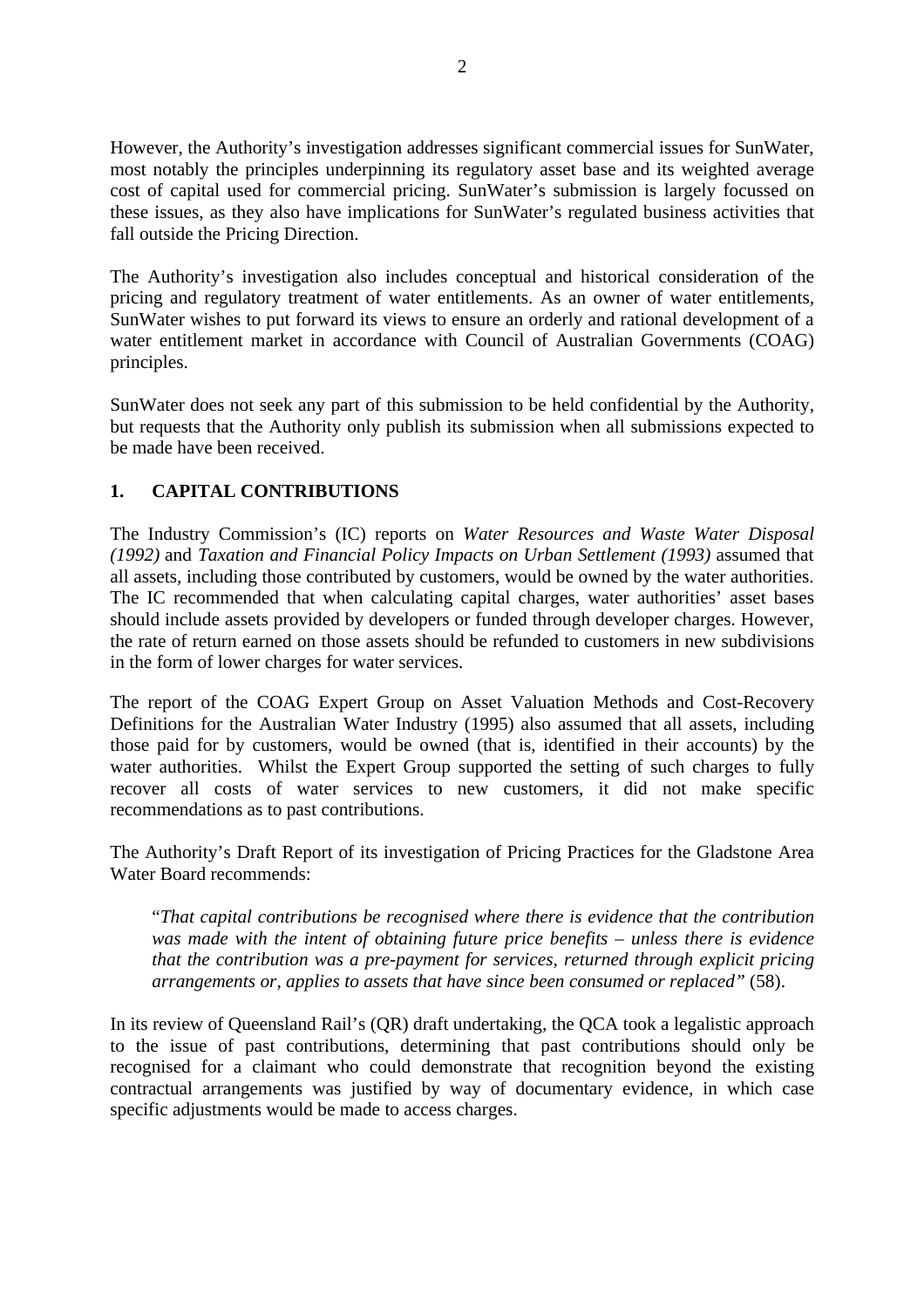SunWater asks the Authority to provide a consistent approach in its treatment of contributed assets to its past decisions. To do otherwise would create regulatory uncertainty and confusion. If the Authority is considering moving away from these precedents in its investigation for the Burdekin Haughton Scheme, SunWater would be pleased to make a more detailed supplementary submission in relation to contributed assets.

The particular issues in relation to the Burdekin Haughton are examined below in the context of the above treatments of contributed assets by the Authority.

## **1.1. Land Purchase**

Some 187 farms were sold by public auction or ballot, realising total revenue to Government of \$91.3 million.<sup>1</sup> Purchasers of farms received in consideration for this payment:

- Freehold<sup>2</sup> land capable of irrigation;
- A water entitlement<sup>3</sup>;
- Access to the farm via constructed roads:
- Concessional finance (for most lots offered); and
- Cane assignment (for some lots)

The purchaser of the land also entered into a supply arrangement for the delivery of water to the farm. This supply arrangement took the form of a licence under the *Water Resources Act 1989<sup>4</sup>* . Supply arrangements are now embodied in a standard contract approved by the Minister under the *Water Act 2000*.

SunWater is of the view that money paid for the purchase of land was simply a commercial transaction to purchase tradeable assets (i.e. freehold land and a water entitlement). It is quite clear that the purchaser received the benefits of their payment in the form of these assets and it can be assumed that the prudent purchaser would not have paid more for the assets than could have been realised in the market place in subsequent sale<sup>5</sup>.

In the context of the criteria for determining a contributed asset, the issue therefore becomes one of whether there was any documented intention or promise for future benefits from the purchase of land, in the way of reduced prices for the ongoing water delivery charges.

SunWater has reviewed the documentation and contracts surrounding the land auctions, and cannot find any basis to conclude there was any documented or implied intent or commitment for any particular set of water and drainage charges to apply beyond the year in which the farms were purchased. Given the construct of the regime for setting water charges over the period, SunWater can see no legal constraint on future water charges arising from any auction documentation or contracts.

 $\frac{1}{1}$ Including water allocations sold with farms at auction. Only revenue from water allocations sold separately to land (from the Ballot onwards) has accrued to SunWater. Other revenue has passed to the State through the Department of Natural Resources and Mines.

<sup>&</sup>lt;sup>2</sup> Most land was purchased under Auction Purchase Freehold title.

<sup>3</sup> In the form of a licence under the *Water Resources Act 1989*.

<sup>&</sup>lt;sup>4</sup> The initial auctions were prior to the Water Resources Act 1989, however the statutory arrangements for supply (i.e. through a licensed authority) were the same.

<sup>&</sup>lt;sup>5</sup> Recognising that the value of the water entitlement was incorporated into the value of the land, where land and water entitlements were sold together. Whilst trading is not currently in place in the Burdekin Scheme, the purchaser of land was able to realise the value of their water entitlement through the sale of their land with the licence attached to it.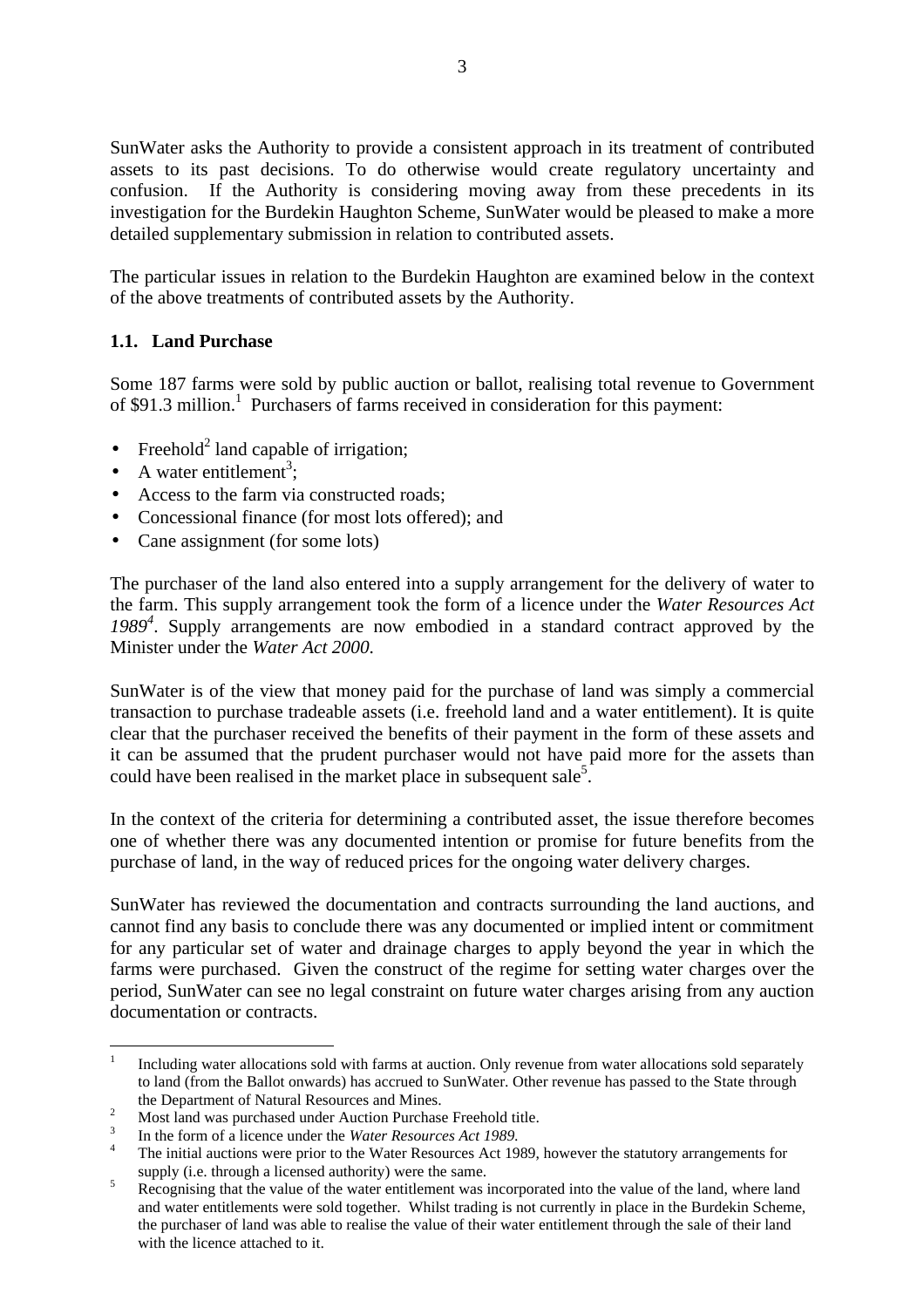Therefore, SunWater is of the view that the land sales for the scheme do not constitute capital contributions on the basis that there was no intention for a future benefit through reduced delivery charges. Furthermore, the benefit (or consideration) to the purchaser from this transaction was to obtain title over an asset (being land and a water entitlement).

This argument is supported by the fact that the same charging regime for water deliveries has applied to:

- farms sold at auction:
- farms retained by original landholders in the resumption process; and
- farms supplied with granted water allocation with no land transaction (eg. farms in the "old" irrigation area, or extensions to the new scheme).

If a future benefit was intended to be derived from the purchase of land, SunWater believes the charging regime would have provided differentiated prices for the above group of people. In conclusion, SunWater believes the consideration for payment for land was the land itself, not a future benefit in relation to ongoing delivery charges.

## **1.2. Water Allocation Sales**

Water allocations were sold to landholders in five ways:

- As part of settlements for land resumption;
- Attached to land purchased at auction (up to the Ballot);
- Purchased separately to the price bid for land (for sales after the Ballot);
- Sold directly to existing landholders; and
- Granted free to existing landholders<sup>6</sup>

The terminology used to explain the purchase of water entitlements forming part of resumption settlements, particularly in the 1980s, was "headworks contribution".<sup>7</sup> Other descriptions for the payment to secure a water entitlement included capital charges and nominal allocation charges.

However, the terminology used to describe the payment should not be the sole basis upon which to decide whether such payments formed capital contributions in an economic and regulatory sense. SunWater believes the critical test, as indicated by past regulatory decisions, is whether there was any documented intent to provide any future price benefits from this payment.

SunWater believes there is no evidence that such payments were made with the documented or implied intention in relation to future prices. If such indications were made, this would have created a policy dilemma at the time in relation to differential prices for those people who had purchased water, and those who had water entitlements granted to them. SunWater has only found contrary statements made at the time, that purchased water entitlements were to rank equally with granted water entitlements in all respects, including priority of supply and prices.

 6 For example, granted to landholders in the "old" irrigation area as an increase in allocation, following completion of Burdekin Falls Dam.

<sup>7</sup> Refer to various Land Development Policies sent to landholders in the 1980's.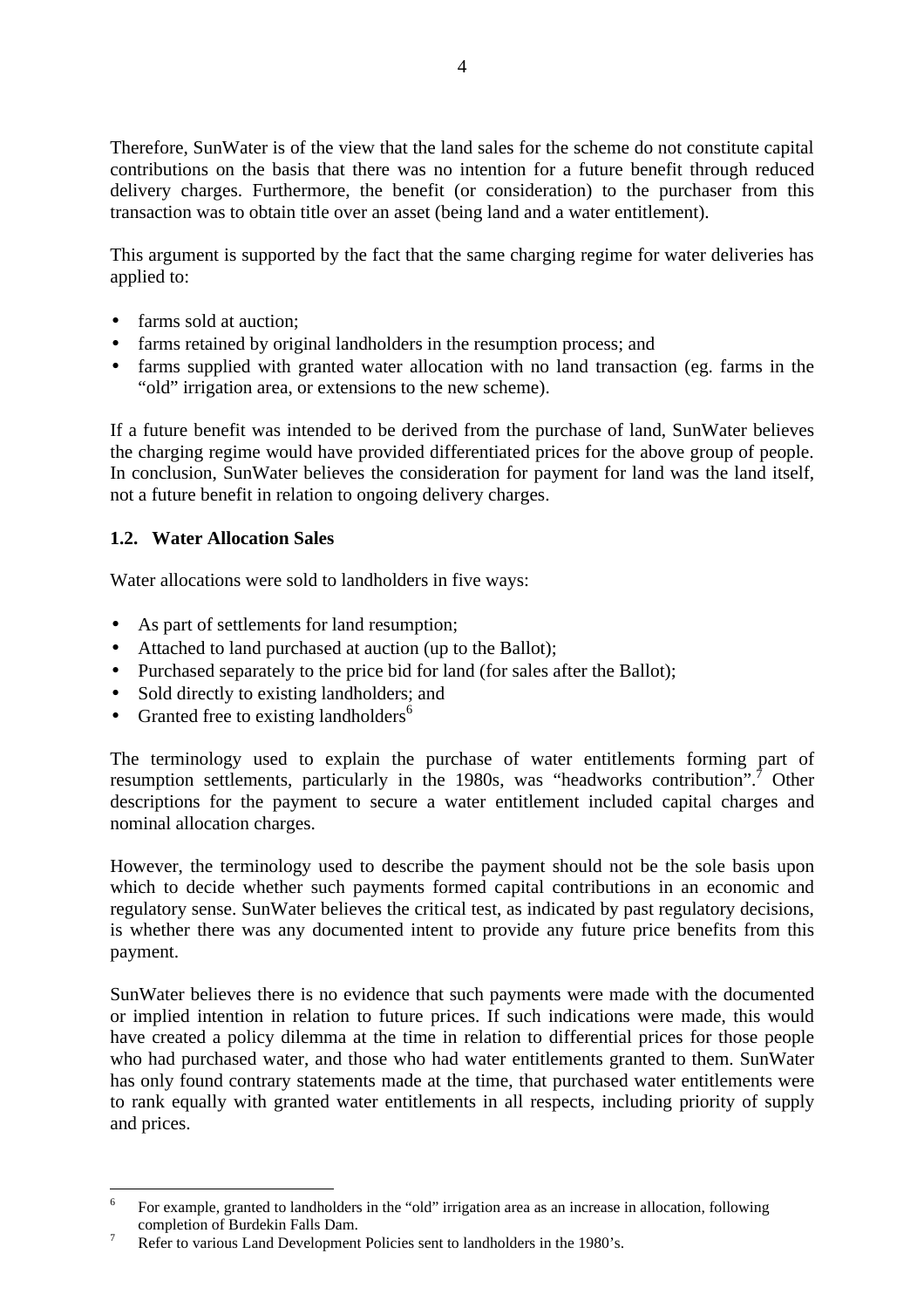Furthermore, the consideration received for the payment of nominal allocation charges was an asset in the form of a water entitlement. This value of this asset was manifest in the value of the land to which it is attached (prior to a water trading environment) or in the entitlement itself (post water trading environment)<sup>8</sup>. As such, the consideration for this purchase was not future price benefits, but a specific asset in the form of a water entitlement<sup>9</sup>.

SunWater believes the Authority's deliberations in relation to treatment of water allocations may have a fundamental bearing on the way water entitlements are valued and traded into the future. It is critical that the value of water entitlements be separated from the water delivery charges to enable a robust and workable market in water entitlements to develop, and hence realise the economic benefits to be gained.

To address this issue, SunWater has engaged Network Economic Consulting Group (NECG) to prepare an analysis of the implications of the unbundling of tradeable water entitlements (TWEs) from land and water delivery arrangements. This is attached to this submission as Appendix 1.

This analysis demonstrates that the TWE itself is of value irrespective of service delivery charges. This applies whether service delivery charges are zero (for example, in an unregulated system<sup>10</sup>), at the Lower Bound, the Upper Bound or somewhere in between.

There should be no confusion between the determination of infrastructure charges for service delivery in accordance with the pricing policy of the day, and the value of the water entitlement that is influenced by a range of issues, of which infrastructure charges are but one factor.

## **1.3. Sugar Mill Levies**

Sugar mills were charged levies on production associated with sugar cane grown under "peak" assignment within the irrigation area<sup>11</sup>. These charges were levied to relevant mills in the Burdekin district under the *Water Resources Act 1989*.

Section 117 (2) of the *Act* states:

*"Assessments made and levied … must be applied towards the costs of operation, maintenance or administration and as a contribution towards capital costs with respect to the supply of water to or the drainage of the land in question from works constructed by the corporation…."*

The legislation does not contemplate the application of sugar mill levies as a capital contribution, rather as contribution towards the basket of costs associated with the delivery.

The 1980 Report to Parliament that proposed the Burdekin scheme also addressed revenues from sugar mill levies. In this context, sugar mill levies were viewed as one source of revenue

 8 It is noted that trading of water entitlements has not yet been implemented in the Burdekin scheme under the *Water Act 2000.*

<sup>&</sup>lt;sup>9</sup> Whether manifest in the entitlement itself, or as part of the land value to which the entitlement was attached. <sup>10</sup> Recognising that there are costs to the water user associated with their own water delivery infrastructure such as on-farm storages.

<sup>11</sup> An irrigation area was a defined area, under the *Water Resources Act 1989.*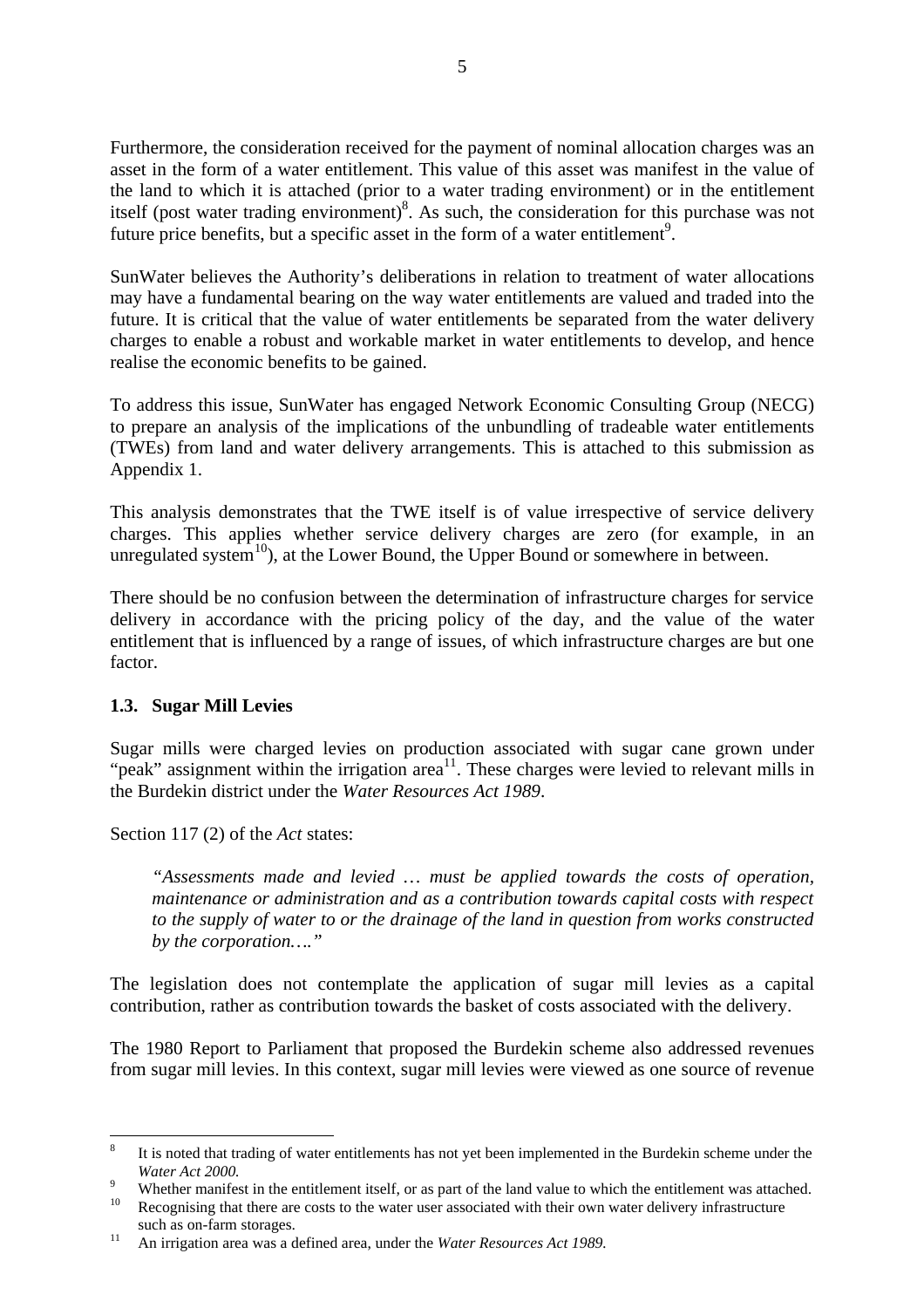to recover all costs of the scheme, including operation and maintenance costs and a return on capital.<sup>12</sup>

In paying the levies, sugar mills were not given an expectation that they would receive future price benefits for the delivery of water. Furthermore, no price benefit was incorporated into charges for mills that pay the levy and take water from the scheme.

SunWater believes there is no evidence of any commitment to set lower charges for landholders producing cane under peak assignment<sup>13</sup> as a consequence of this levy apart from the extent to which levies contributed to the basket of operation, maintenance, administration and capital costs of the scheme.

If the levy were intended to be a capital contribution and result in lower charges for water users, a differential pricing regime would have been established between:

- landholders growing cane under peak assignment;
- landholders growing cane under other assignment; and
- landholders growing crops other than cane.

There has never been a differential pricing regime based on the above. Furthermore, when sugar mill levies were abolished through the Water Reform Unit's price path process, the revenue shortfall (or part thereof) was gathered through all water users rather than those customers growing cane.

#### **2. STATE AND FEDERAL FUNDING**

Several of SunWater's assets were funded in part by Commonwealth Government grants to the State. The Water Reform Unit considered that assets funded by these grants legitimately formed part of SunWater's asset base for pricing purposes. Similarly, the Queensland Competition Authority in its *Statement of Regulatory Pricing Principles for the Water Sector*<sup>14</sup> stated:

*"The appropriate approach to regulatory recognition of capital subsidies, depends, largely on the purpose of the grant… In the absence of any specific agreement or agreed purpose, or evidence to suggest that a particular outcome was intended, the treatment of past and future grants should be at the asset owner's discretion."*

Consideration is therefore required as to the purpose of the Commonwealth Government grant provided to State for the purpose of developing Burdekin Falls Dam. SunWater has reviewed its records of documentation between the State and Federal Government for the funding of Burdekin Falls Dam, and can find no evidence that the purpose of the Federal Government grant under the *National Water Resources (Financial Assistance) Act 1978* was tied to any particular purpose other than construction of Burdekin Falls Dam and associated infrastructure.

 $12<sup>12</sup>$ <sup>12</sup> The 1980 Report demonstrated to Parliament that the scheme was able to provide a return on capital.

Or for that matter, any landholders or customers.

<sup>14</sup> Queensland Competition Authority (2000) *Statement of Regulatory Pricing Principles for the Water Sector*, page 40.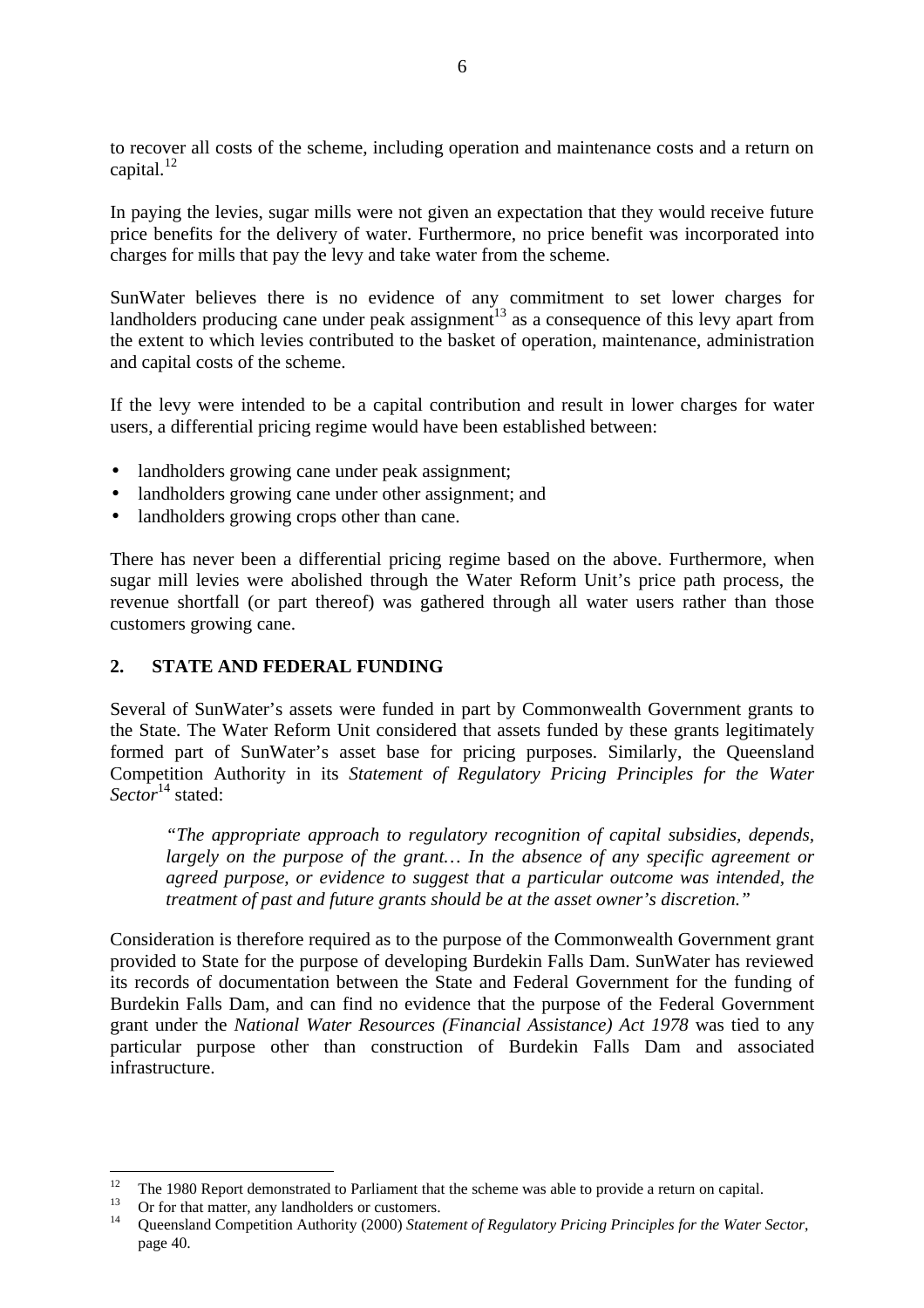Furthermore, SunWater has found no evidence from either State or Federal Government funding that a particular outcome in relation to ongoing water charges was intended in the provision of funding.<sup>15</sup>

SunWater submits that assets funded via Commonwealth Government grants to the State should form part of SunWater's asset base.

Further justification for this approach is provided by Australia's system of public finance under which there is a mismatch between the Federal Government's taxing powers and the State Government's spending responsibilities, known as vertical fiscal imbalance. Commonwealth Government grants provide a significant source of funding for all State Government programs.

In this light, it can be seen that Commonwealth grants for specific purposes merely form part of the State's overall funding base. In this case, the specific purpose of the grant was to provide funds to the Queensland Government to fund the Burdekin Falls Dam without impacting on other State programs. Accordingly, it is appropriate that the assets funded by these grants form part of the equity of a Government Owned Corporation. Indeed, if the Commonwealth had intended to confer a benefit directly upon particular users or a group of users in a region, it would have arguably chosen a different vehicle to that of State Government funding.

#### **3. ASSET VALUATION ISSUES**

The regulatory treatment of SunWater's asset base is a significant issue for SunWater, both in the context of the Burdekin Haughton investigation and in a wider context for SunWater's regulated services in other schemes, particularly for supplies that fall outside the Pricing Direction<sup>16</sup>

Arthur Andersen were engaged by the Department of Natural Resources to provide an independent review of a depreciated optimised replacement cost (DORC) value for all of SunWater's infrastructure and property assets. SunWater has provided a submission on three major issues below. If the Authority wishes to investigate other issues relevant to the asset base, including a review of the Arthur Andersen valuation, SunWater would be pleased to make a supplementary submission.

 $15$ <sup>15</sup> The 1980 Report to Parliament demonstrated to Parliament the robustness of the development proposal in financial terms, including that it would achieve some return on capital. The anticipated return on capital was used to highlight this point, and was not a desired target for cost recovery.

<sup>&</sup>lt;sup>16</sup> Such as negotiations with industrial users for new supplies, or negotiations for new charges with local governments in accordance with SunWater's charter.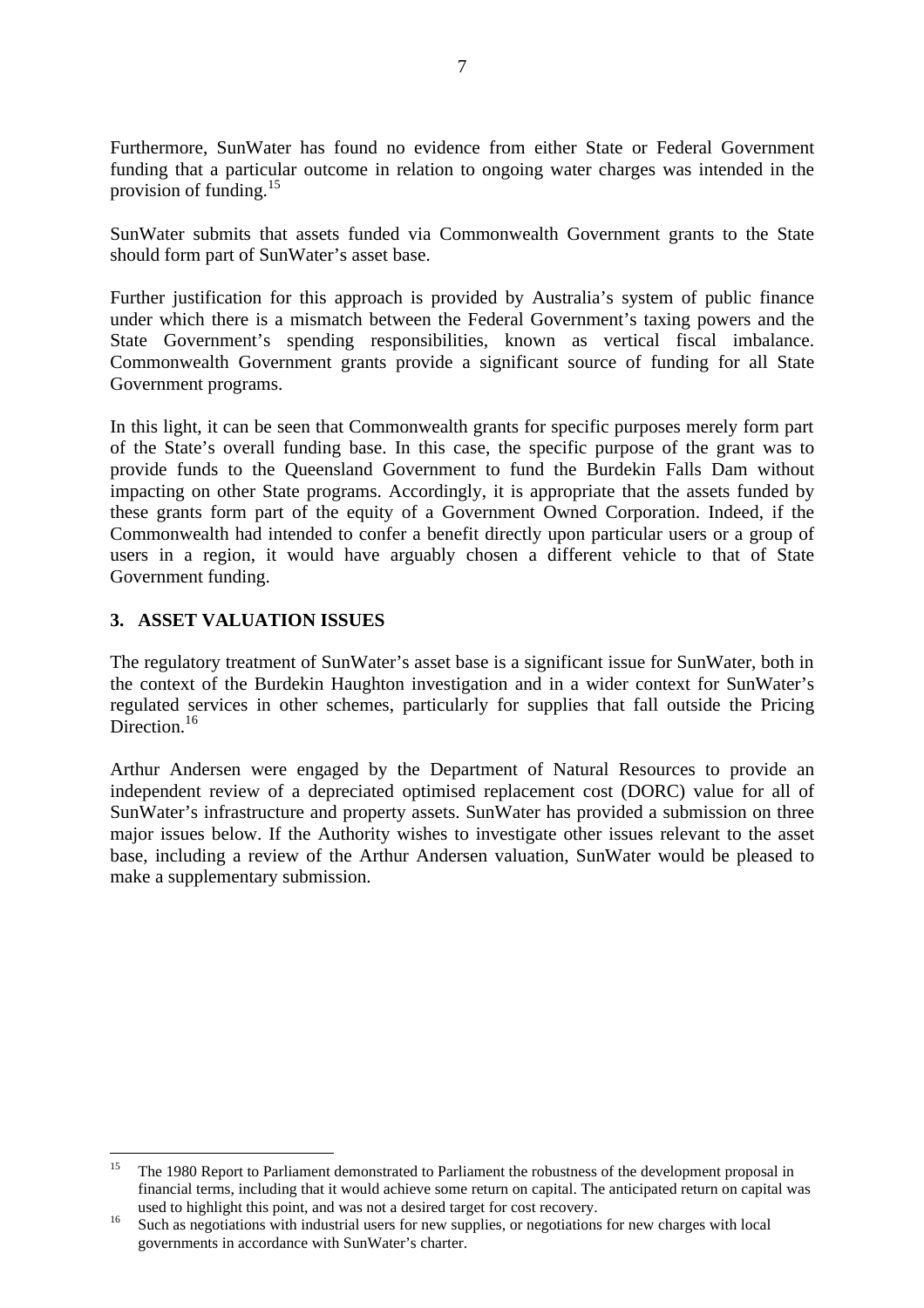# **3.1. Appropriateness of Depreciated Optimised Replacement Cost (DORC)**

For water infrastructure there is a number of possible asset valuation approaches ranging from a number of cost based approaches to a range of value-based approaches<sup>17</sup>.

COAG has endorsed deprival value as its preferred approach to valuing network assets and by ARMCANZ as a basis for water pricing, unless specific circumstances justify another method. Under the optimised deprival value (ODV) method, the value of an asset is defined as the loss that might be expected if the entity was deprived of the future economic benefits of that asset, or alternatively an amount that represents the loss of service potential flowing from the asset.

As noted by the OCA in its draft decision on Gladstone Area Water Board<sup>18</sup>, value based approaches typically require a significant amount of information and, in a regulatory context, are affected by the problem of circularity - where the asset value is determined by (regulated) prices and revenues which, in turn, are based on the asset value. More specifically, two key issues need to be considered before economic value can be considered as an appropriate method of valuation:

- firstly, whether the Net Present Value (NPV) of revenues is less than DORC because the customers using the asset are not able to pay DORC values; and
- secondly, whether the NPV of revenues is less than DORC because prices are regulated.

In the former, the implication is that the infrastructure provider would not replace the assets when exhausted, and would stop providing services to the customers in question at that time. Such a situation is only likely to arise where substantial assets are dedicated to one or just a small number of customers and customer service obligations may be required to ensure service delivery. While such a situation may arise in asset stranding situations (eg. for infrastructure serving a mine that prematurely ceases operations), this is not the case for the services provided by water storage and distribution infrastructure owned and operated by SunWater in the Burdekin Haughton Water Supply Scheme.

In its draft decision on Gladstone Area Water Board, the QCA noted the impracticality of using ODV (p47):

*"The issue of circularity with respect to product price, rate of return and asset value when applied to monopoly markets effectively rules out the use of net present value or economic value approaches to asset valuation. There is a risk of under-statement of asset value and considerable subjectivity in determining Economic Value (EV). The inherent difficulties of EV mean that the ODV method is also impractical."*

SunWater endorses this statement. Moreover, the issue in the case of SunWater's assets is particularly acute on account of the price paths that were established by the Pricing Direction. This highlights the inappropriateness of the adoption of a circular method of asset valuation such as economic value. Indeed, the only basis for the application of economic value is that users' capacity to pay for infrastructure services is below that implied by a DORC valuation, in which case, asset valuation should be a residual of the pricing process rather than a driver

<sup>17</sup> <sup>17</sup> The QCA sets out a full description of possible options in its Statement of Regulatory Pricing Principles for the Water Sector, December 2000, pp 32-33.

<sup>&</sup>lt;sup>18</sup> OCA draft decision, Gladstone Area Water Board, Investigation of Pricing Practices, November 2001, p47.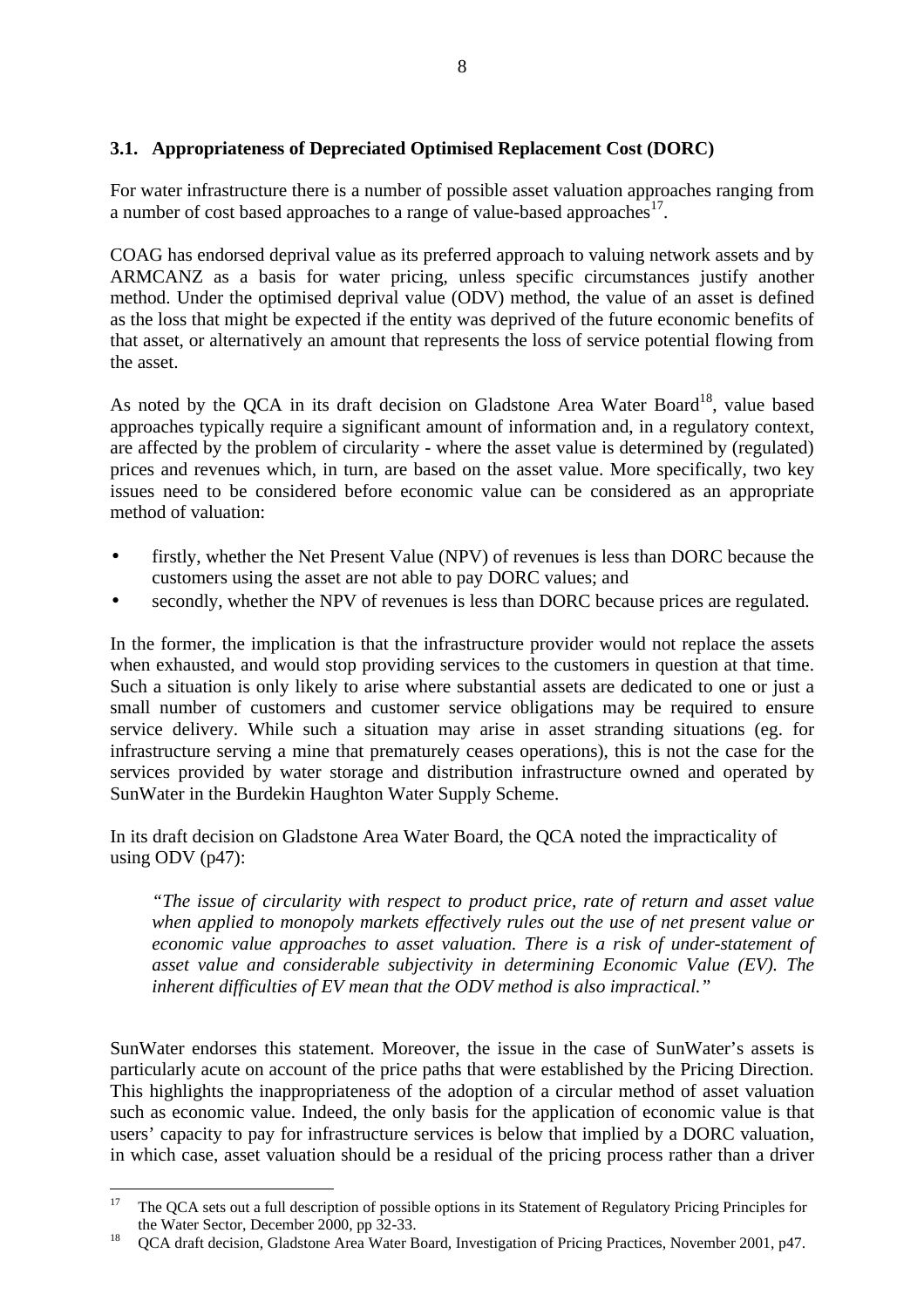of it. In other words, in such a case, economic value is not a driver of the pricing process (in a building block sense), but an outcome of it.

9

The QCA also noted a general move by Australian regulators to adopt DORC as the preferred method for valuing utility assets, and concluded that DORC should be used for establishing initial asset values for GAWB as it sets a maximum that a sustainable business would achieve in a competitive market $^{19}$ .

SunWater agrees with the QCA's approach, noting in addition that DORC has four main characteristics that commend it over other valuation approaches:

- it supports operating capability maintenance, in that it allows the company just sufficient funds to maintain its operating capability;
- setting DORC in respect of sunk assets reduces the scope for regulatory risk;
- provides a basis for a valuation of DORC that is compatible with future investment by the infrastructure owner; and
- it provides a basis for prices that avoids inefficient bypass.

## **3.2. Prudency of Design**

There were many parameters that were analysed for the development of the Burdekin Haughton scheme such as channel design, flow control systems, and pumping station standards. A Value Engineering approach was adopted to minimise the life cycle costs, taking into account:

- capital investment and ongoing operation, maintenance and refurbishment costs;
- service standards<sup>20</sup> expected by the majority of customers; and
- the long-term nature of the infrastructure.

In the case of major pumping stations supplying the majority of the channel system, the first station was built as a conventional dry well pumping station. Adopting the Value Engineering philosophy resulted in an innovative design for the later four pumping units that utilised an encapsulated (submersible) pumping station that saved millions of dollars over conventional arrangements. This design was recognised in State and National awards at the time.

Issues related to channel design are examined below.

## *3.2.1 Channel Design*

19

The channel design parameters were selected following advice from local irrigators, and were confirmed following a series of detailed Value Engineering studies that addressed a range of aspects. There were several significant parameters chosen in selecting the most prudent and efficient design for the scheme. One parameter was the consideration of the design flow levels of the channels compared with the natural surface level at the high point of the farm being served. Major factors considered in this parameter were:

 $\frac{19}{20}$  Ibid, p47 For example, interruptions to supply from unplanned events.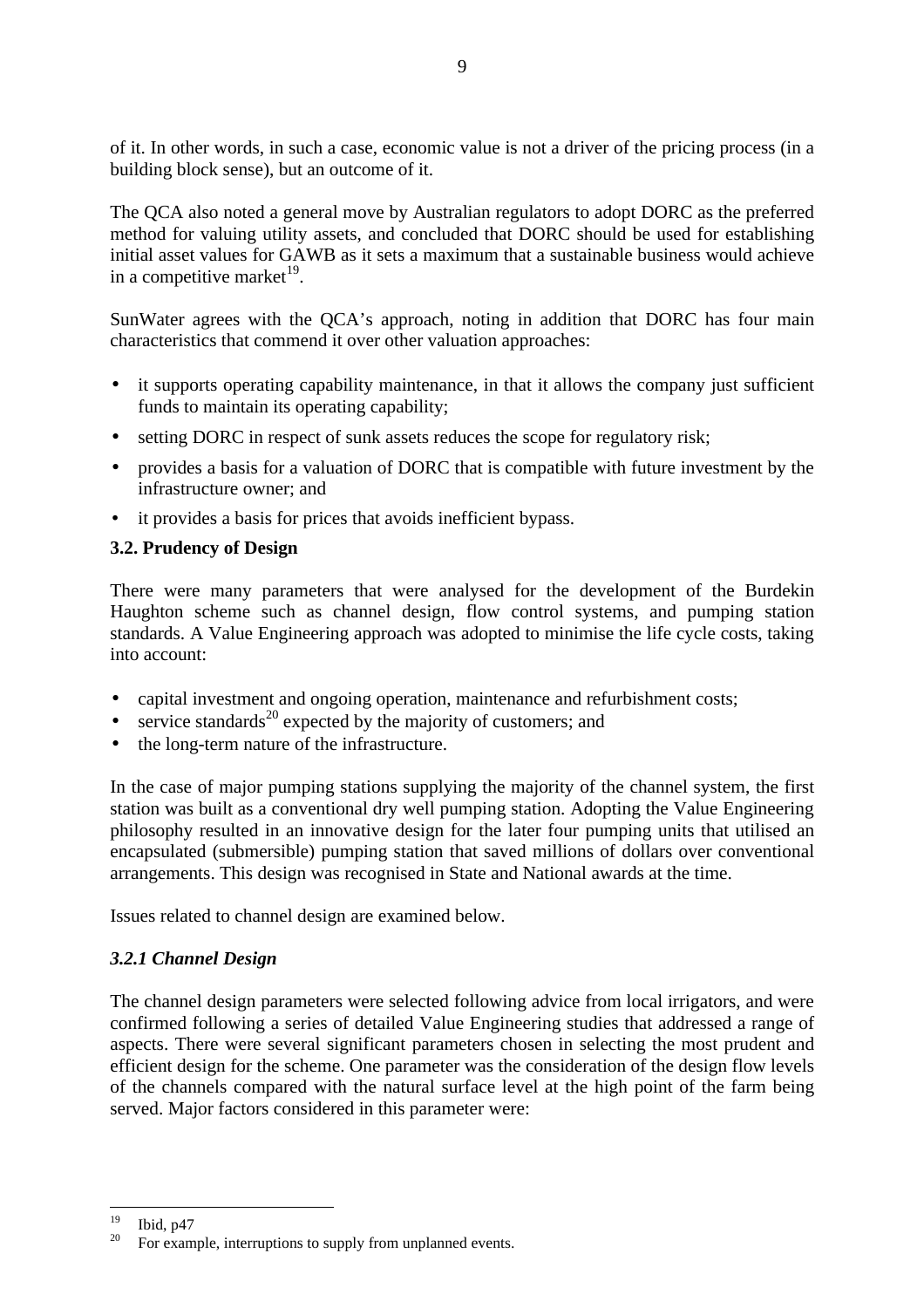- The provision of command  $(head)^{21}$  for farms;
- Maximising delivery efficiencies and minimising losses through, for example, channel seepage; and
- Minimising adverse resource impacts from seepage, such as raising water tables.

These are considered in turn below.

# • *Provision of Command for Farms*

During the design phase of the scheme development, an advisory body, the Farm Inspection Committee, was constituted to give advice on all aspects of scheme design relating to the development of the farms and their associated services, and to endorse the proposed blocks prior to their release as viable farming units.

The group contained three farmer representatives, nominated by the local industry bodies, a banker, a soils expert, and a sugar expert. This body examined the question of command to farms on many occasions, and it was unanimous in its advice that sufficient command for gravity irrigation was to be provided to all blocks if at all possible. This supported the adoption of a design that provided, where possible, a minimum level of command<sup>22</sup> to farms.

The alternative model of constructing sunk channels with the flow level below natural surface increases the costs to the landholder for diverting water on-farm for pumping water to achieve the required head for on farm distribution.

## • *Delivery Efficiencies and Resource Impacts*

The Burdekin Floodplain has areas of relic lighter textured alluviums, where the seepage from unlined channels would, over a large area, present a hazard to regional groundwater through rising water tables. Furthermore, due to sodicity of the soil, the excavated material is generally not directly suited for use as farm levelling material. Disposal of the excavated material on farm involves double handling to bury it beneath the crop root zone, involving considerable expense.

The consequence of these factors was that lining of channels was required in order to achieve reasonable distribution efficiencies and minimise adverse groundwater impacts. The lining of channels at or above natural surface is far less expensive than lining channels that are sunk below this level<sup>23</sup>. Sunk channels require extensive double handling in over excavation and replacement of suitable material in order for effective lining to be achieved.

 $21$ <sup>21</sup> Command or head is effectively the pressure at which water is supplied. The provision of command relieves the need to pump. In simplistic terms, command can be provided by having the level at which water is taken above the level at which it is to be used.

 $\frac{22}{23}$  Being 450mm

Taking into account the need to line some areas, it is demonstrable that the optimum cost solution for earth channel construction was for the design flow level at or just above natural surface. In the light of demands from prospective landholders<sup>23</sup> for command from the channel system, a design targeting  $450$ mm of command was adopted<sup>23</sup>. The variables of soil type, surpluses available from adjacent catch drain and drainage network excavation, and structure locations also dictated the detail of the optimum solution for each situation in order to achieve optimum cost effectiveness.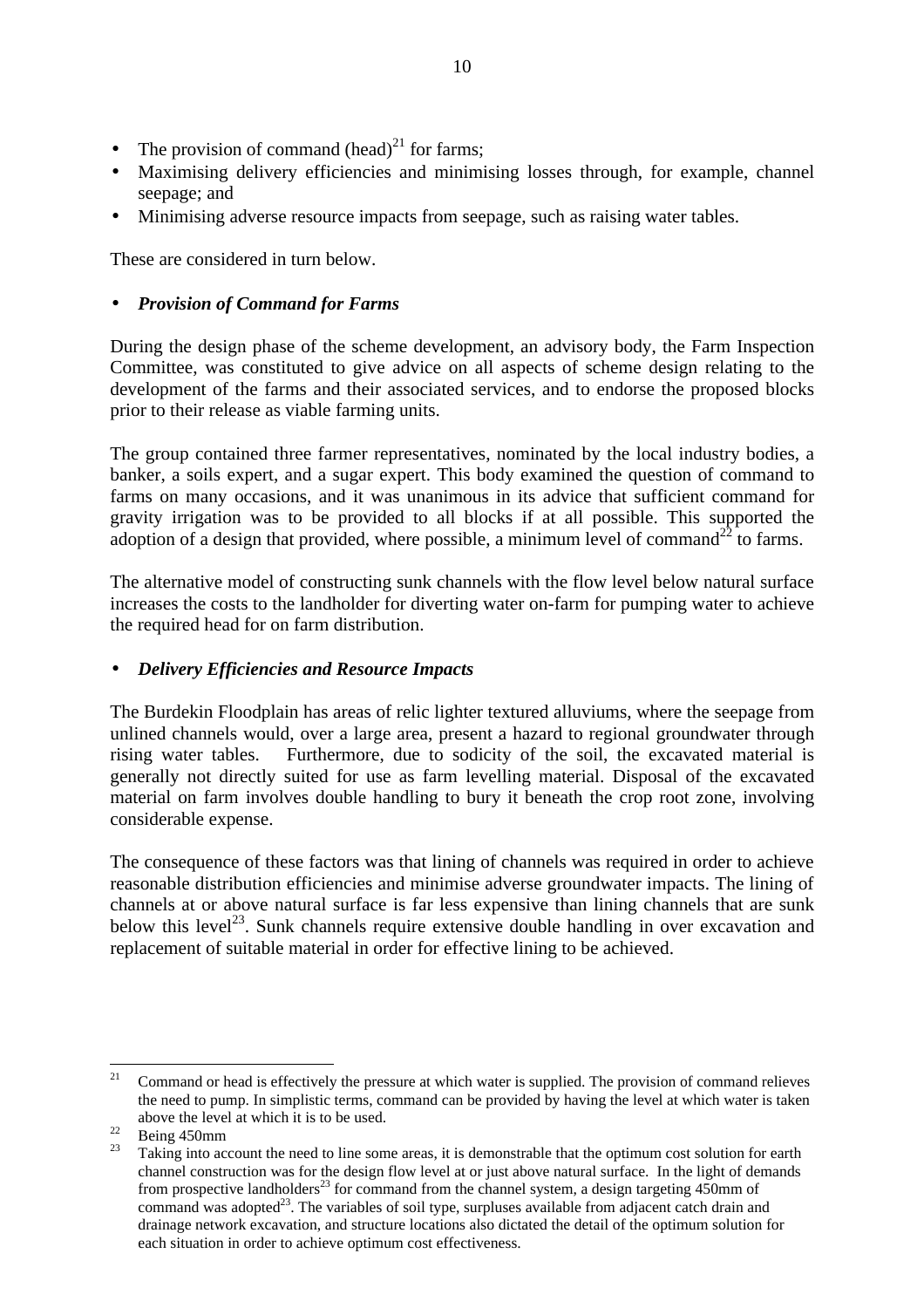#### • *Drainage*

The choice of channel design was made in the context of broader water management including drainage. The selected design for the supply and drainage systems was for the channels to remain functional and protected by the drainage facilities (up to design events). This was preferred to having channels in the ground, which would merely fill up and aid overland flows in times of significant rainfall, without the addition of levee banks similar to that formed by the banks of the channels.

# **3.3. Third Party Assets**

The development of the Burdekin scheme included expenditure on a number of assets and items that do not form part of SunWater's asset base. SunWater is of the view that there is an argument for including these expenditures where they were necessary when considering pricing issues. These costs to be considered include the road from Mingela to the Burdekin Falls Dam and the road network servicing the irrigation farms. These assets are now owned by Dalrymple Shire and Burdekin Shire respectively and do not appear in the asset valuation reviewed by Arthur Andersen. It should be noted that SunWater does not believe that Arthur Andersen took a particular view as to whether such assets *should* have been included in the DORC valuation, as their review was limited to assets on SunWater's asset register at the time.

In its previous regulatory decisions, the Authority has recognised that expenditure on assets owned by third parties should be incorporated into the asset base for pricing. For example, in its decision for QR's Access Undertaking, the Authority incorporated an allowance for costs incurred by QR in altering assets owned by third parties in developing its rail network.

In its draft investigation of pricing practices for the Gladstone Area Water Board, the Authority recommended that relocation costs associated with third party assets (such as rail lines) be included in the asset base.

SunWater submits that the expenditure for the road from Mingela to Burdekin Falls Dam should be included in the asset base for pricing purposes. The expenditure on this road was essential for the construction of the Dam. Similarly, construction to bitumen standard was required to minimise the risk of delay in critical materials to site from adverse weather conditions, and for safety reasons for people living at the construction site.<sup>24</sup> The costs associated with maintaining the road are borne by Dalrymple Shire.

In relation to the road network servicing irrigation farms, SunWater believes this expenditure should be accounted for and recognised, but does not form part of the asset base for the purposes of determining an Upper Bound price. These roads were essentially part of the land development and subdivision of farms, and should be viewed as an expense in that context to be offset against proceeds from the sale of land in the scheme.

<sup>24</sup> <sup>24</sup> Access essential services was a critical safety issue for the site. Similarly, continuity of supply of construction materials was critical for efficient construction.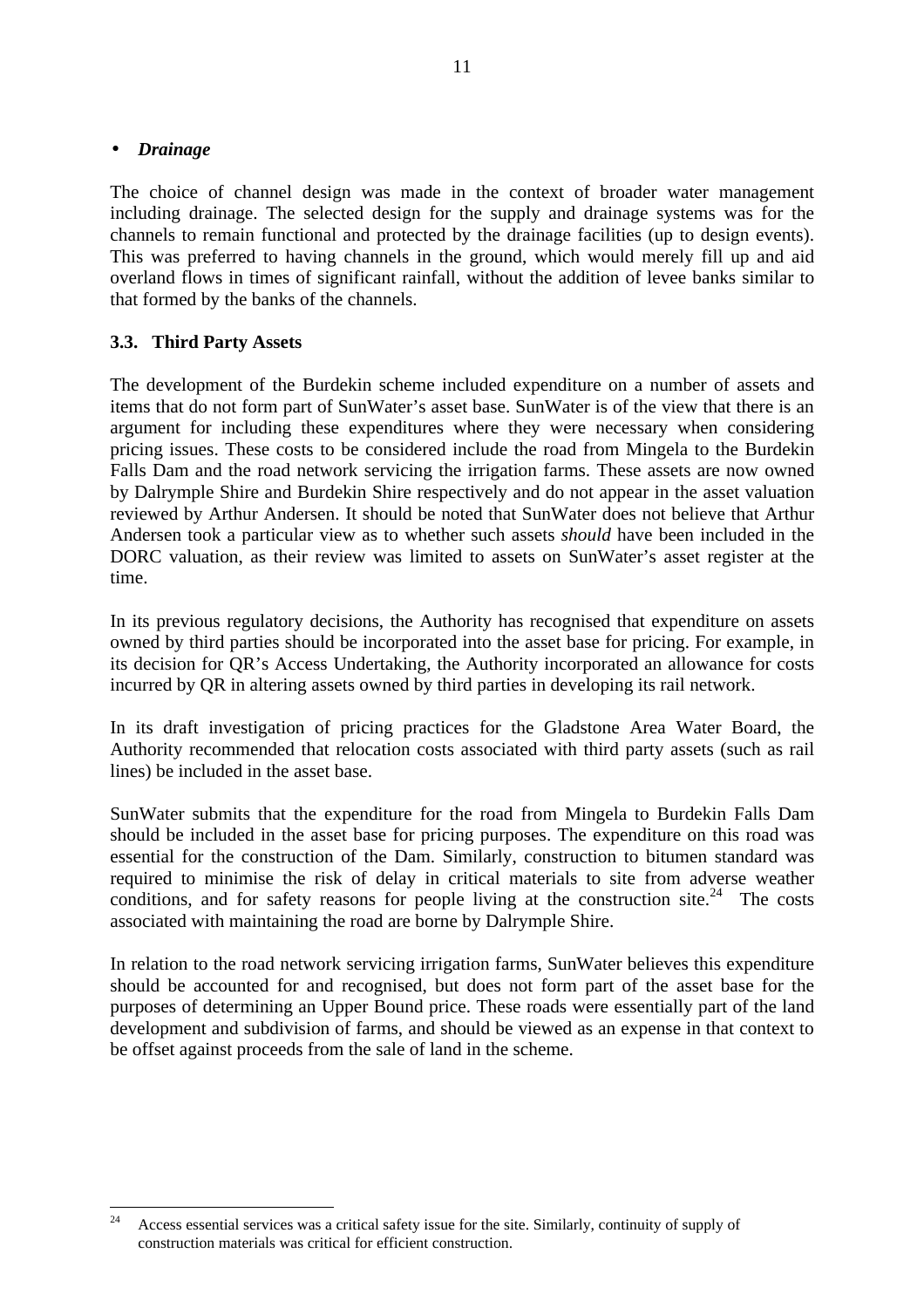# **4. WEIGHTED AVERAGE COST OF CAPITAL (WACC) CONSIDERATIONS**

SunWater engaged NECG to advise on an appropriate WACC for the Burdekin Scheme (see Appendix Two).

SunWater recognises that it is entirely appropriate for Government to decide to require prices to be set at level below a full rate of return. SunWater has recommended this WACC to enable the full commercial rate of return to be determined as an indication of the Upper Bound pricing level for the scheme.

# **5. FACTORS TO BE CONSIDERED IN DETERMINING THE APPROPRIATENESS OF CHARGING A RATE OF RETURN**

One of the most important objectives of the water reform process is to maximise the contribution of water to national income and welfare.<sup>25</sup> This objective involves improving the net social surplus from the water industry's activities:

- in a productive sense by encouraging efficient practices by water service providers;
- in an allocative sense by ensuring water is allocated to its highest value uses; and
- in a dynamic sense by establishing an environment where new investment in water infrastructure is efficient and value-adding downstream investments are encouraged by the enhanced security afforded by water trading.

Infrastructure charging arrangements are likely to influence the realisation of all of these objectives. The QCA Act sets out a number of factors that it is to have regard to when making its decisions. This paper explores some of the factors that may be relevant in deciding on the appropriate basis for the setting of charges for the use of water storage and distribution infrastructure.

## **5.1. Efficient Resource Allocation**

Efficient resource allocation arises in two distinct contexts:

- facilitating water flowing to its highest value uses; and
- recognising the value of the infrastructure for the community.

# *5.1.1. Distortions From Discounting Infrastructure Charges*

Differential infrastructure charges can create distortions that undermine the efficient allocation of water due to:

- ß differing infrastructure charges for different user classes; and
- Iffering bases for determining charges for different infrastructure assets in a scheme.

# *5.1.1.1. Differential Charges for Classes of User*

One of the objectives of the introduction of TWEs is to allow the market to allocate water to its highest value use.<sup>26</sup> In this regard, SunWater notes the QCA's position in relation to the public interest in differential charges: <sup>27</sup>

<sup>25</sup> Clause 5(a) of the COAG 1994 Strategic Framework on water resource policy.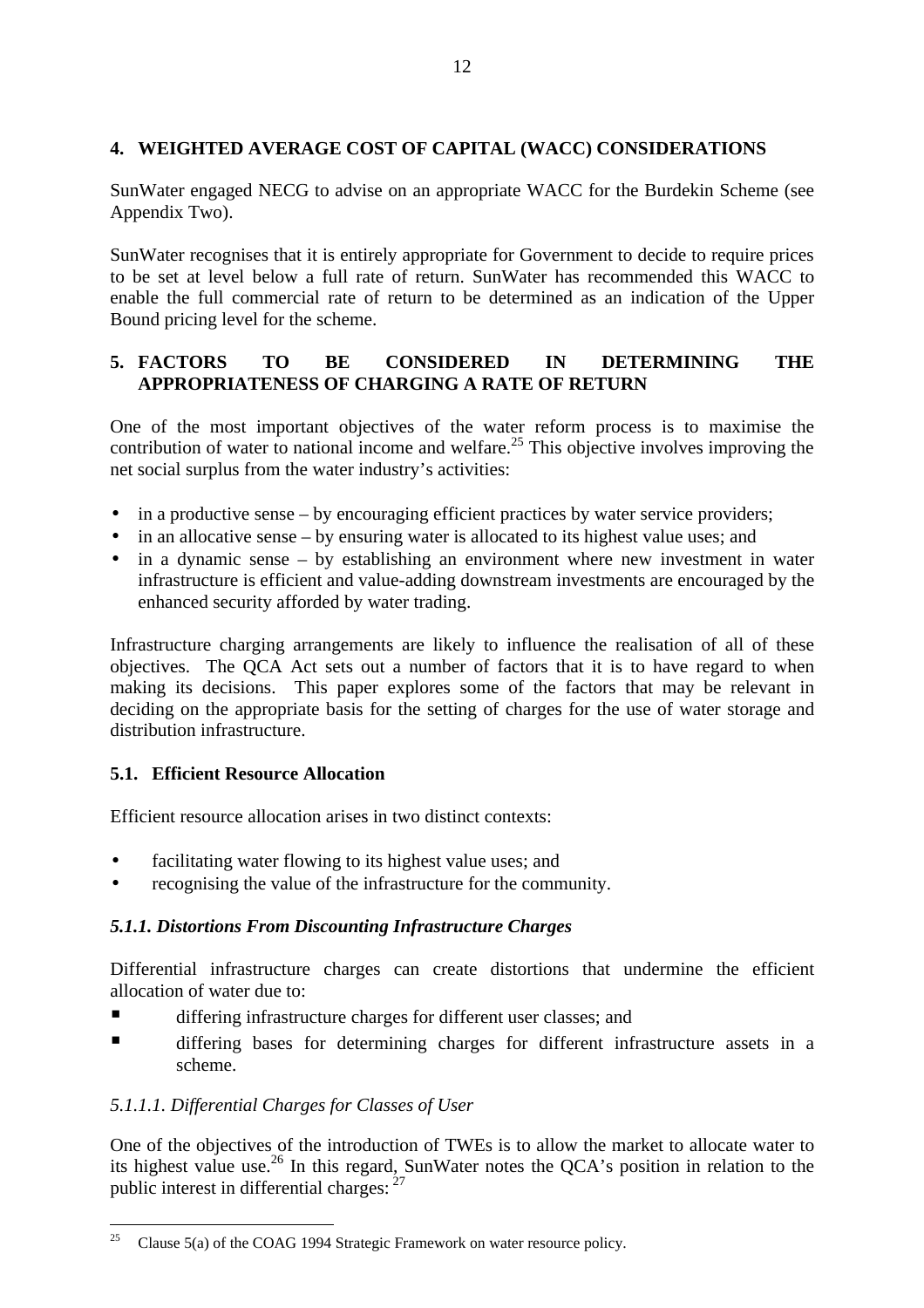"*The Authority considers that there is an economic case for, and the public interest is better served by, charging all users who place similar demands on the common infrastructure of the network system similar prices. Any differences between individuals' prices should only reflect differences in their use of the monopoly infrastructure (dams, pipelines and treatment plants) and any commercial differences (eg. quantity demanded, long-term vs. short-term contracts and the like).*

*Such an approach is consistent with the outcomes in competitive markets, the benchmark against which monopolists' activities are assessed. Furthermore, the Authority considers that the community's interests are best served by diverting water resources to their highest valued use."*

Infrastructure charges for services provided by SunWater's assets for users other than those set by Government for rural irrigation water are negotiated on commercial terms at prices reflecting upper bound rates, subject to monopoly prices oversight $^{28}$ .

Accordingly, this differential infrastructure charging could affect the efficient allocation of water. In this regard, SunWater notes the QCA's position in relation to  $GAWB$ :<sup>29</sup>

*"Water is a resource with few, if any, substitutes and, in any particular region, few alternative economic sources of supply and the community's interests are best served by directing resources to their most valued use."*

SunWater believes that the QCA should have regard to the impact of differential infrastructure charges on the efficient allocation of water, but also have regard to the capacity to pay between user sectors.<sup>30</sup> Whilst it is not in the interests of SunWater, users or the community to price water beyond the capacity of users to pay, it is important to consider the relevant use(s) for such analysis. For efficient pricing, the QCA may need to consider high value uses rather than lower value uses where there is are demonstrable alternatives for the use of that water in a scheme<sup>31</sup>.

#### *5.1.1.2. Charges for New Infrastructure*

Clause 3(d)(iii) of the 1994 COAG Strategic Framework states in relation to rural water supply:

*"That future investment in new schemes or extensions to existing schemes be undertaken only after appraisal indicates it is economically viable and ecologically sustainable."*

 $26$ <sup>26</sup> Clause 5(a) of the CoAG 1994 Strategic Framework.

<sup>27</sup> QCA (2001) Draft Report *Gladstone Area Water Board: Investigation of Pricing Practice* p3*.* At best, the situation will lead to a transfer of wealth between classes of user through arbitrage induced by differential infrastructure charging.

<sup>&</sup>lt;sup>28</sup> Where such services have been declared as Government monopoly business activities.

 $\frac{29}{30}$  Ibid, p41.

<sup>30</sup> This point is discussed in more detail in section 4.2 of the *Unbundling and tradeable water entitlements* paper.

 $31$  For example, different crops or alternative uses other than irrigation.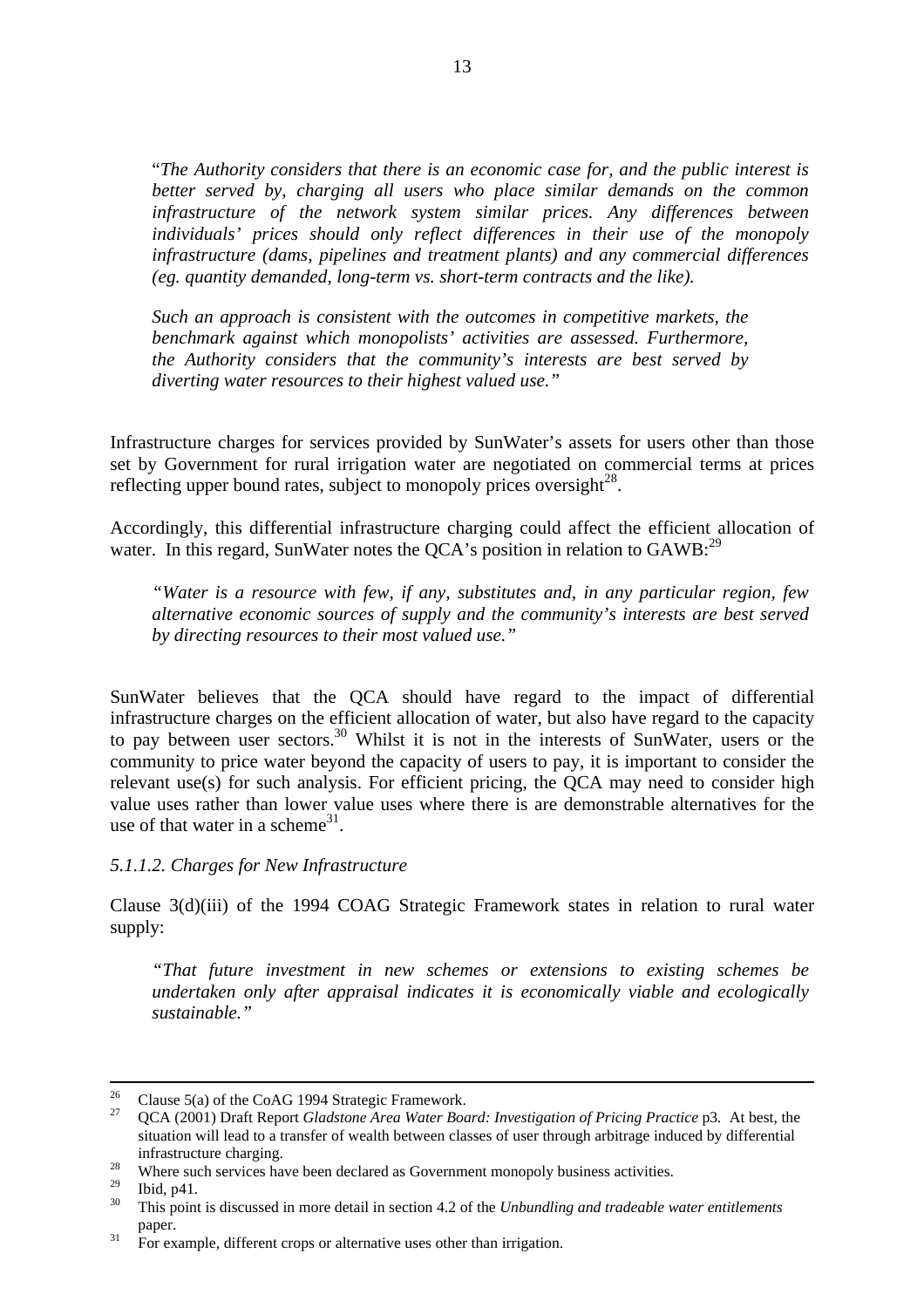The National Competition Council has interpreted<sup>32</sup> economic viability to mean that all new rural investments should have the potential to recover all direct costs, namely:

- administration, operations and maintenance;
- cost of capital:
- externalities (e.g. contribution to salinity control programs);
- taxes or tax equivalent regimes (TERs); and
- provision for asset consumption.

Accordingly, the NCC's interpretation of the COAG 1994 Strategic Framework means that to comply, the services provided by new infrastructure, whether public or private, will be priced at upper bound rates (unless a fully disclosed Community Service Obligation arrangement is established with the service deliverer).<sup>33</sup>

This could mean that different approaches could apply to the determination of infrastructure charges in a single scheme depending upon when infrastructure was built. In other words, the *same* class of user *within* a scheme could pay charges calculated on entirely different bases if the infrastructure is constructed at different times.<sup>34</sup>

SunWater believes that the QCA should examine the impact of such potential inconsistency in infrastructure charging within a scheme recognising that many schemes will over time incorporate new infrastructure.

#### **5.2. Value of the Investment to the Community**

The current replacement cost of SunWater's water storage and distribution infrastructure in Queensland is in the vicinity of \$2.7 billion. Accordingly, obtaining an appropriate level of economic benefit for Queensland taxpayers and the Queensland economy through charges, taxation or a mixture of both is a significant issue.<sup>35</sup>

In the Australian context, estimates of the marginal (efficiency) costs of raising taxes have been estimated at approximately 20% of revenue raised.<sup>36</sup> These estimates do not include an allowance for collection and compliance costs associated with the operation of the taxation system which is itself significant.<sup>37</sup>

<sup>32</sup> National Competition Council, Background paper on new investment in rural water infrastructure, February 2001, p 2.

<sup>&</sup>lt;sup>33</sup> National Competition Council, Background paper on new investment in rural water infrastructure, February 2001, p 2.

 $34$  After appropriate adjustments to prices for contributed assets where warranted.

Whilst it is true that the Commonwealth Government has been a significant contributor to various schemes, these contributions were paid to the State Government and hence form part of the Queensland Government's historical investment in the infrastructure.

<sup>36</sup> Findlay, C C and Jones R L, (1982), "The Marginal Cost of Australian Income Taxation", *Economic Record* 58(162), 253-62; and Campbell, H and Bond K (1997), "The Cost of Public Funds in Australia", *Economic Record*, 73 (220), 22-34 respectively estimated that the marginal efficiency costs were between 23% and 26% and 18% of the revenue raised. See also Diamond P A and Mirrlees J A, 1971, "Optimal Taxation and Public Production II: Tax Rules" *American Economic Review* 61:261-78; Stiglitz J E, and Dasgupta P, 1971: "Differential taxation, public goods, and economic efficiency", *Review of Economic Studies* 37-2:151-174, Atkinson A B and Stern N H, 1974, "Pigou Taxation and Public Goods", *Review of Economic Studies,* 41:119-128.

<sup>37</sup> An early estimate of the collection and compliance costs was 13% of the revenue raised (Pope *The Compliance Costs of Major Taxes in Australia*, Curtin University, 1994).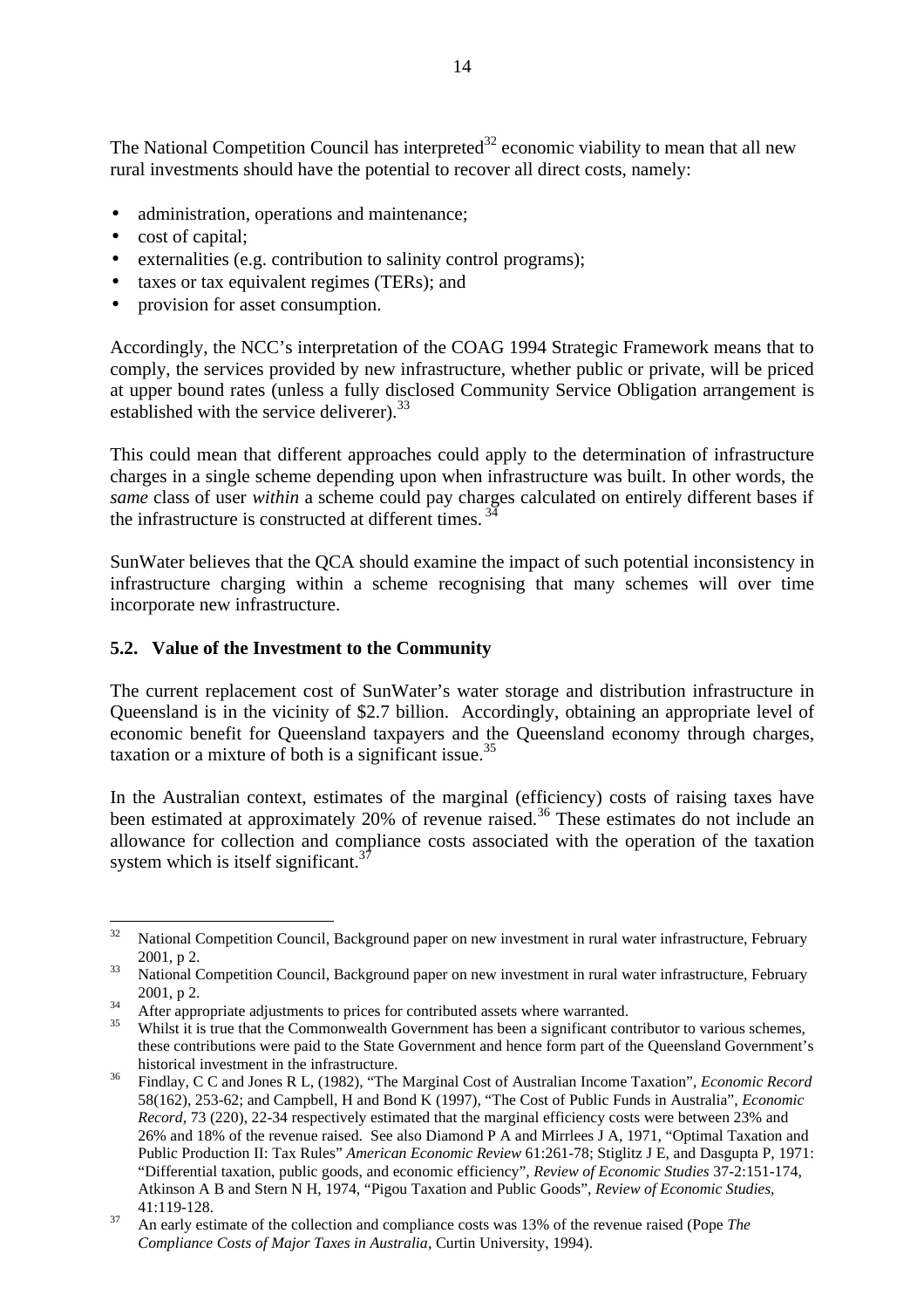To the extent that the State Budget has a requirement for a given level of revenue from the tax base, the choice of revenue source can affect the economy and the wellbeing of Queenslanders. In particular, other things being equal, the economic wellbeing of Queenslanders as a whole will be advanced where revenue sources are utilised that impose minimum efficiency costs on the economy.

SunWater believes that the QCA should have regard to the public benefit of recognising the value of the investment embodied in water infrastructure in considering charges for the services provided by that infrastructure.

# **5.3. Need to Promote Competition**

Approximately 50% of water utilised for consumptive purposes in this State is sourced using privately funded infrastructure – whether from bores or private dams used to harvest water under licence.

Any investment in privately funded infrastructure will be undertaken on the basis of securing an adequate return on the investment, after consideration of any subsidies for such infrastructure investment from Government. Accordingly, to the extent that infrastructure charges for one class of infrastructure do not incorporate such a return (after accounting for any explicit subsidies for private development), competition both in relation to the provision of infrastructure (as between public and private) as well as in downstream industries reliant upon water could be distorted.

SunWater believes that the QCA should have regard to the promotion of competition between private and public sources of water storage and distribution infrastructure as well as downstream industries reliant upon water in the context of charges for State-owned water assets.

# **5.4. Protection of Consumers from Abuses of Monopoly Power and the Legitimate Business Interests of Users and Potential Users**

## *5.4.1. Protection of Consumers From Abuses of Monopoly Power*

In its draft report for the GAWB, the QCA indicated that the prices that would be expected to prevail in a competitive market were sufficient to protect the interests of consumers from abuses of monopoly power. These prices were set at a level consistent with the earning of a commercial return on an asset base determined in accordance with the DORC methodology. SunWater believes that these considerations are also relevant to a consideration of the charges for the use of water storage and distribution infrastructure.

# *5.4.2. Legitimate Business Interests of Users and Potential Users*

In practice, there are many factors that will influence the price paid in the market for a TWE and land use decisions regarding production. These factors are similar to those that determined the market price for land when water allocations were not separable from the land. One factor amidst many that is likely to affect business decisions by landholders relates to expectations about future infrastructure charges.

SunWater believes that the QCA should have regard to the desirability of certainty of future infrastructure charges for water users.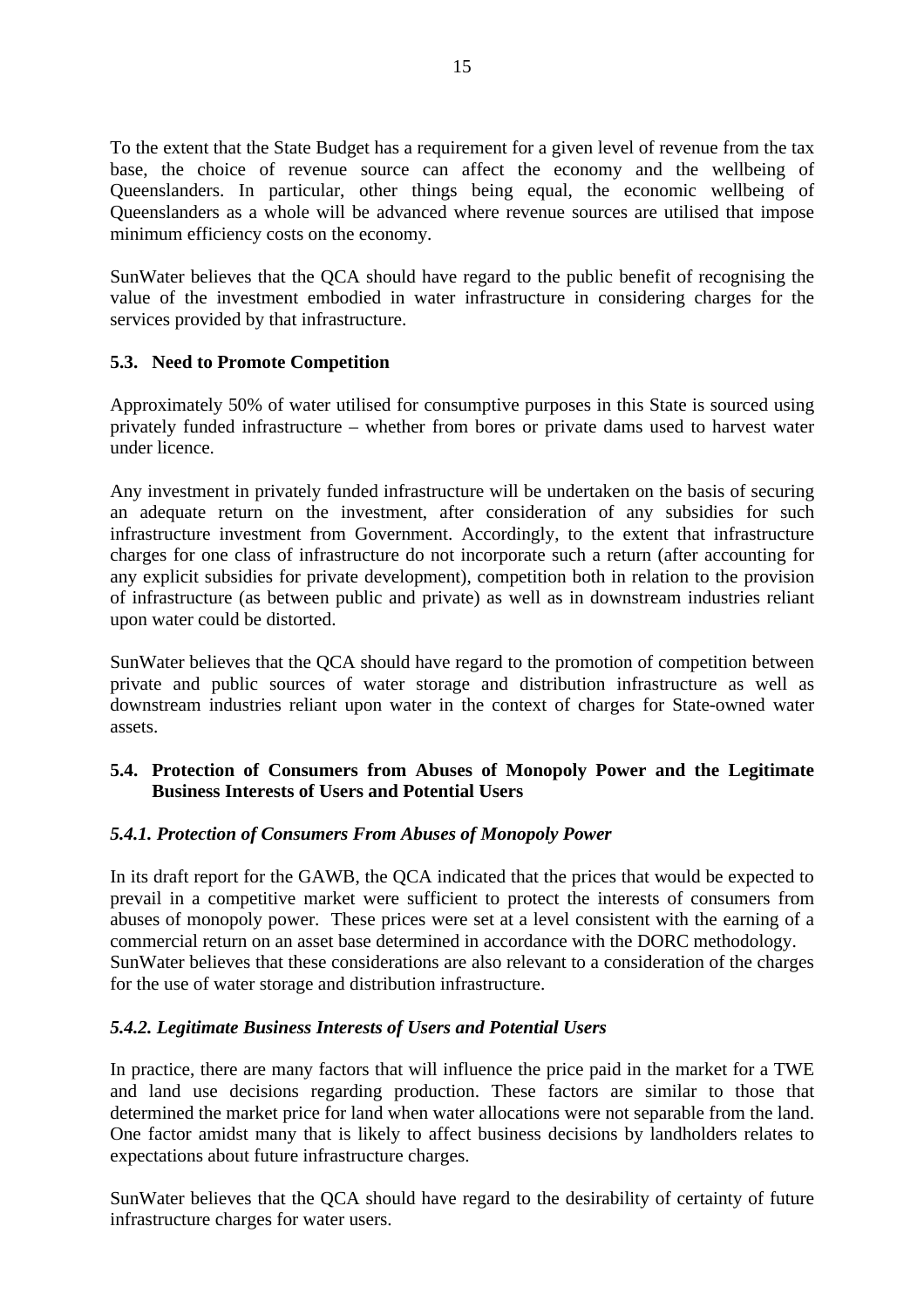#### **5.5. Legitimate Business Interests of Water Provider**

The QCA, in its draft decision on the assessment of QR's draft undertaking provided the following guidance as to the interpretation of  $OR$ 's legitimate business interests:  $38$ 

*"The QCA's consideration of QR's legitimate business interests took account of QR's obligations to its shareholder, the Queensland Government, in relation to its financial performance. This included the need for QR to recover the efficient costs incurred in providing services over the expected lives of the assets employed and to earn a riskadjusted rate of return on the value of those assets. Some of QR's financial obligations take the form of specific financial requirements, such as rate of return targets and prescribed dividend-payment ratios."*

The QCA listed several other considerations, including not disadvantaging QR's above rail business from competing with third party operators. These considerations are similar to those outlined by the Australian Competition and Consumer Commission in its guide to access undertakings under the corresponding Commonwealth legislation: <sup>39</sup>

*"The Commission will take into account the provider's obligations to shareholders and other stakeholders, including the need to earn commercial returns on the facility. It will also aim to ensure that any undertaking provides appropriate incentives for the provider to maintain, improve and invest in the efficient provision of the service."*

SunWater believes that the QCA should have regard to these factors in considering water future infrastructure charges for water users.

## **5.6. Efficient Cost, Rate of Return and Inflation**

SunWater notes that the effect of inflation is specifically factored into the QCA's methodology for ensuring revenue adequacy. SunWater also notes that efficient lower bound costs were addressed by the Water Reform Unit in developing price paths for rural irrigation water. These elements must underpin any determination on rate of return issues.

## **5.7. Impact on the Environment and Demand Management**

Infrastructure charges represent the cash cost of water to a user.<sup>40</sup> As such, infrastructure costs may influence the incentives of users to pursue measures that improve water efficiency. SunWater believes that the QCA should have regard to the capacity of infrastructure charges to encourage water efficiency in considering future infrastructure charges for water users.

 $\overline{a}$ 

<sup>38</sup> QCA, *Draft Decision on QR's Draft Undertaking*, December 2000, p43.

<sup>39</sup> See, generally, ACCC (1999): Access Undertakings – A guide to Part IIIA of the Trade Practices Act, at p. 4..

<sup>&</sup>lt;sup>40</sup> Even though, in an environment of tradeable entitlements, such a signal does not necessarily reflect opportunity cost. In practice, water use may also be affected by cash costs (that is, infrastructure charges) rather than opportunity cost (foregone opportunities to trade water). This may occur due to, amongst other things, income effects, a lack of familiarity with trading arrangements, option values from holding TWEs and transactions costs associated with trading.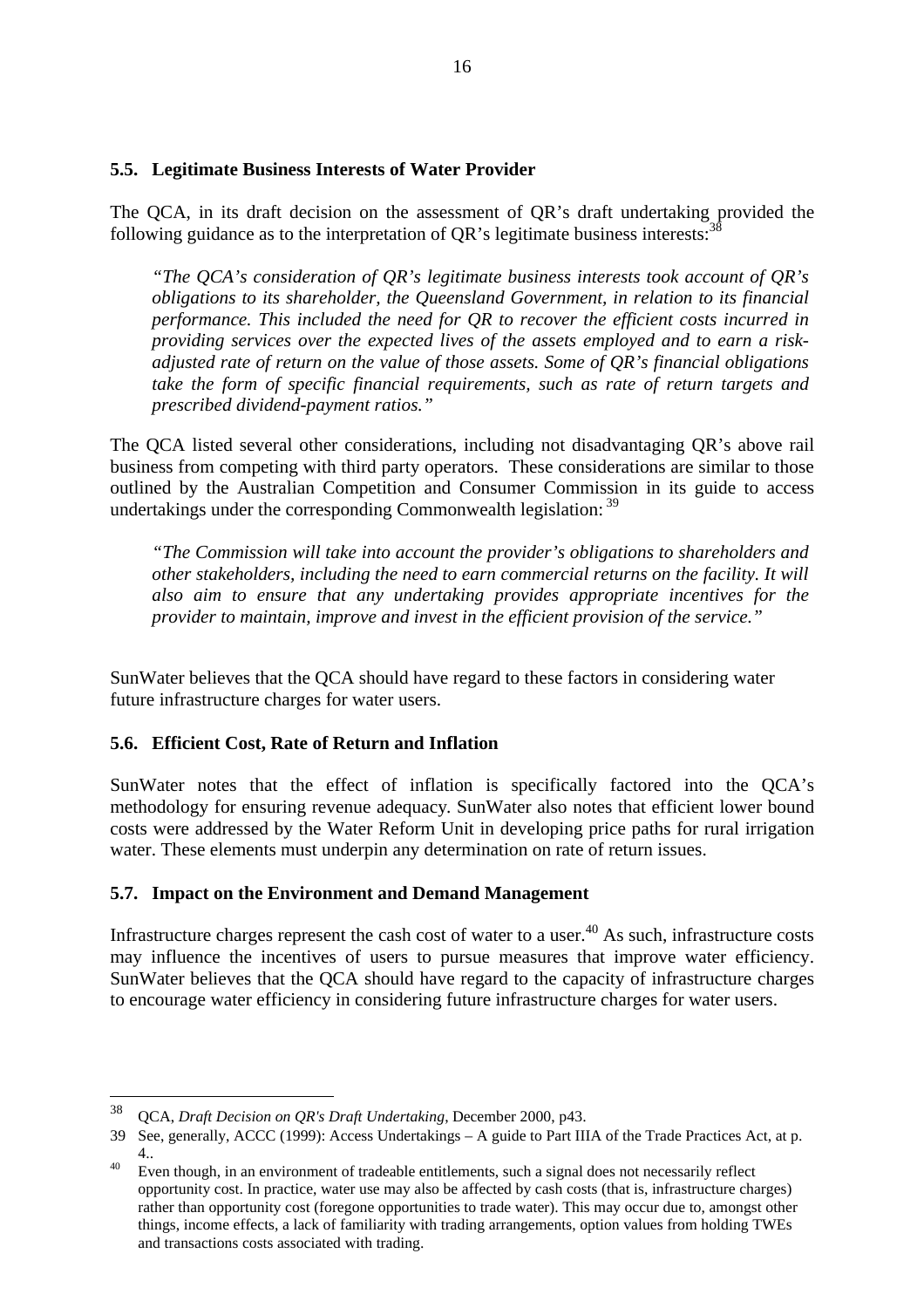#### **5.8. Social Welfare and Equity Considerations**

The way in which distributional objectives are pursued, whether through direct measures such as income support or through subsidised infrastructure charging, may materially affect efficient resource allocation and consequently economic wellbeing. Distortions to production and consumption may affect the capacity of the economy to achieve equity objectives being maximised.<sup>41</sup> The Industry Commission (now Productivity Commission)<sup>42</sup>, explains:

*"... the pursuit of economic efficiency is not an end in itself but a means to achieving a more productive economy. This means a greater capacity to do more about social justice, to alleviate poverty and disadvantage through income transfer payments and welfare services and to pursue other community objectives."*

These issues are similar to those noted by the QCA in its draft report on the pricing practices of the  $GAWB:^{43}$ 

*"There are also equity issues implied by charging different prices to different customers, or charging different prices to existing and new users, for the same product or service."*

SunWater believes that the QCA should have regard to distributional objectives through infrastructure charging arrangements in considering future infrastructure charges for users.

#### **5.9. Socially Desirable Investment or Innovation**

SunWater notes the QCA's comments in relation to economic and regional development issues made in the context of the *Statement of Regulatory Pricing Principles for the Water Sector*: 44

*"Inappropriately applied third party access could, by providing overly favorable terms to the access seeker relative to the access provider, delay socially desirable infrastructure investments, or alternatively encourage investors to inefficiently 'race' to develop facilities."*

*"I should make it clear that I do not think that it would be appropriate for me to seek to impose a balance of prices in a way that was motivated primarily by a desire to achieve some particular redistribution of income amongst members of the community, nor do I think my powers would permit me to do this ... I do not believe, for example, that I could properly put forward a proposal for a rule that all people on low incomes should be given telephones free of rentals; such a proposal would involve arbitrary judgements about matters of income redistribution and my making it would involve the usurping of the proper role of government."*

 $\overline{a}$ <sup>41</sup> The basic principle is derived from a Tinbergen policy model (refer Tinbergen, J., 1952, *On the Theory of Economic Policy*, North-Holland, Amsterdam) which demonstrates that each instrument of economic policy should be assigned to one, *and only one*, target.

<sup>42</sup> Industry Commission, 1991, *Annual Report, 1991-92*, AGPS, Canberra. See also Posner R, 1971, "Taxation by regulation", *Bell Journal of Economics and Management Science*, 2:22–50 and Harberger A, 1974, "The Incidence of the Corporation Income Tax" in A. Harberger, *Taxation and Welfare*, Little, Brown and Company, pp135-62. This is also reflected in the first annual report of the United Kingdom's telecommunications regulator (OFTEL 1985, *Annual Report*, London, OFTEL):

<sup>43</sup> QCA (2001) Draft Report *Gladstone Area Water Board: Investigation of Pricing Practice* p 41

<sup>44</sup> QCA, *Statement of Regulatory Pricing Principles for the Water Sector*, December 2000, p94.